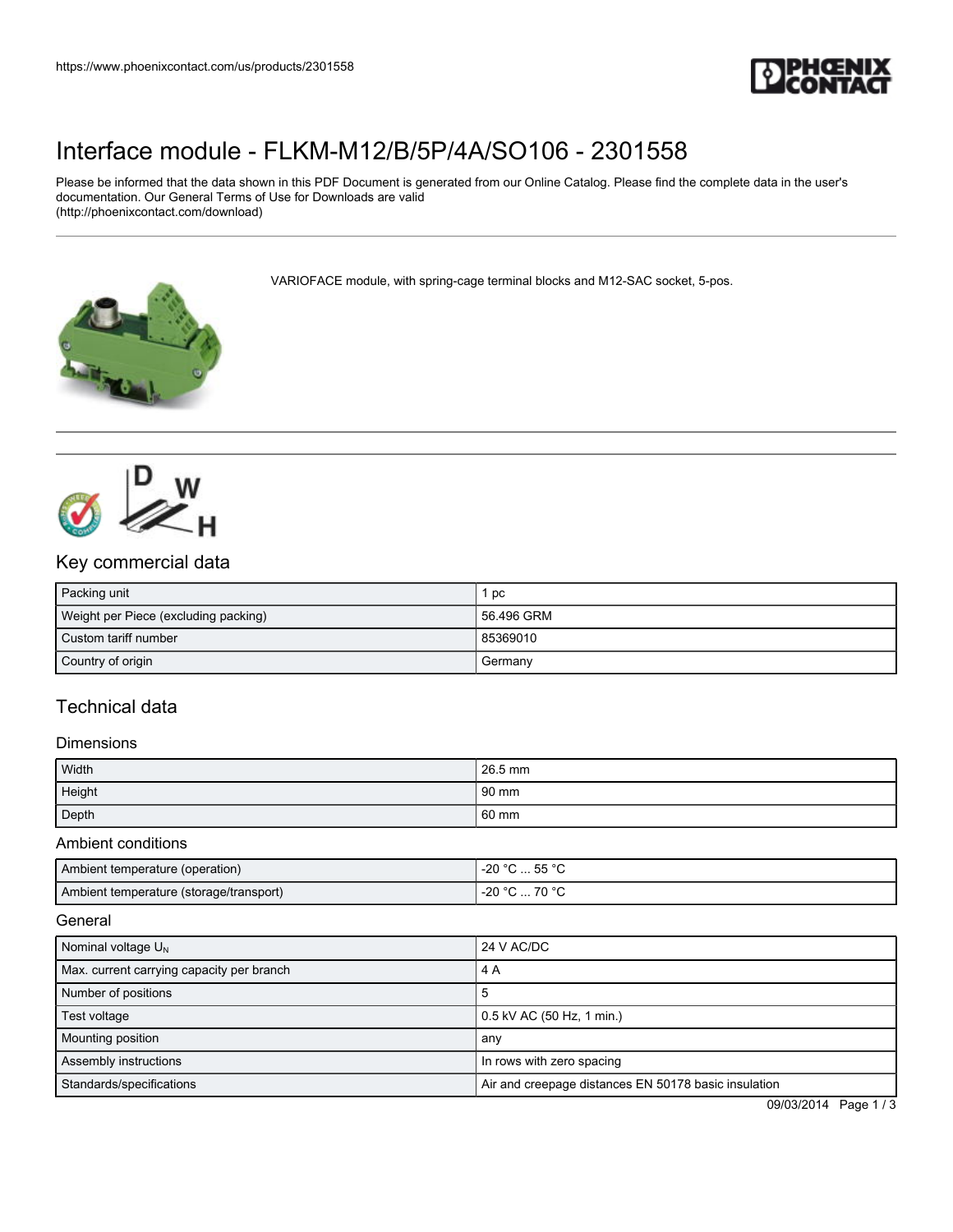

# [Interface module - FLKM-M12/B/5P/4A/SO106 - 2301558](https://www.phoenixcontact.com/us/products/2301558)

### Technical data

#### General

| Pollution degree       |     |
|------------------------|-----|
| Surge voltage category | -11 |

#### Connection data for connection 1

| Connection name                        | PCB connection         |
|----------------------------------------|------------------------|
| Connection in acc. with standard       | IEC / EN               |
| Connection method                      | Spring-cage connection |
| Number of positions                    | 6                      |
| Conductor cross section solid min.     | $0.2$ mm <sup>2</sup>  |
| Conductor cross section solid max.     | $2.5$ mm <sup>2</sup>  |
| Conductor cross section stranded min.  | $0.2$ mm <sup>2</sup>  |
| Conductor cross section stranded max.  | $1.5$ mm <sup>2</sup>  |
| Conductor cross section AWG/kcmil min. | 24                     |
| Conductor cross section AWG/kcmil max  | 14                     |
| Stripping length                       | 7 mm                   |

## **Classifications**

#### eCl@ss

| eCl@ss 4.0 | 27250313 |
|------------|----------|
| eCl@ss 4.1 | 27250313 |
| eCl@ss 5.0 | 27250313 |
| eCl@ss 5.1 | 27250313 |
| eCl@ss 6.0 | 27242608 |
| eCl@ss 7.0 | 27141152 |
| eCl@ss 8.0 | 27141152 |

ETIM

| <b>ETIM 2.0</b> | EC001434 |
|-----------------|----------|
| <b>ETIM 3.0</b> | EC001604 |
| <b>ETIM 4.0</b> | EC001604 |
| <b>ETIM 5.0</b> | EC002780 |

### UNSPSC

| UNSPSC 6.01          | 30211824 |
|----------------------|----------|
| <b>UNSPSC 7.0901</b> | 39121421 |
| <b>UNSPSC 11</b>     | 39121421 |
| <b>UNSPSC 12.01</b>  | 39121421 |